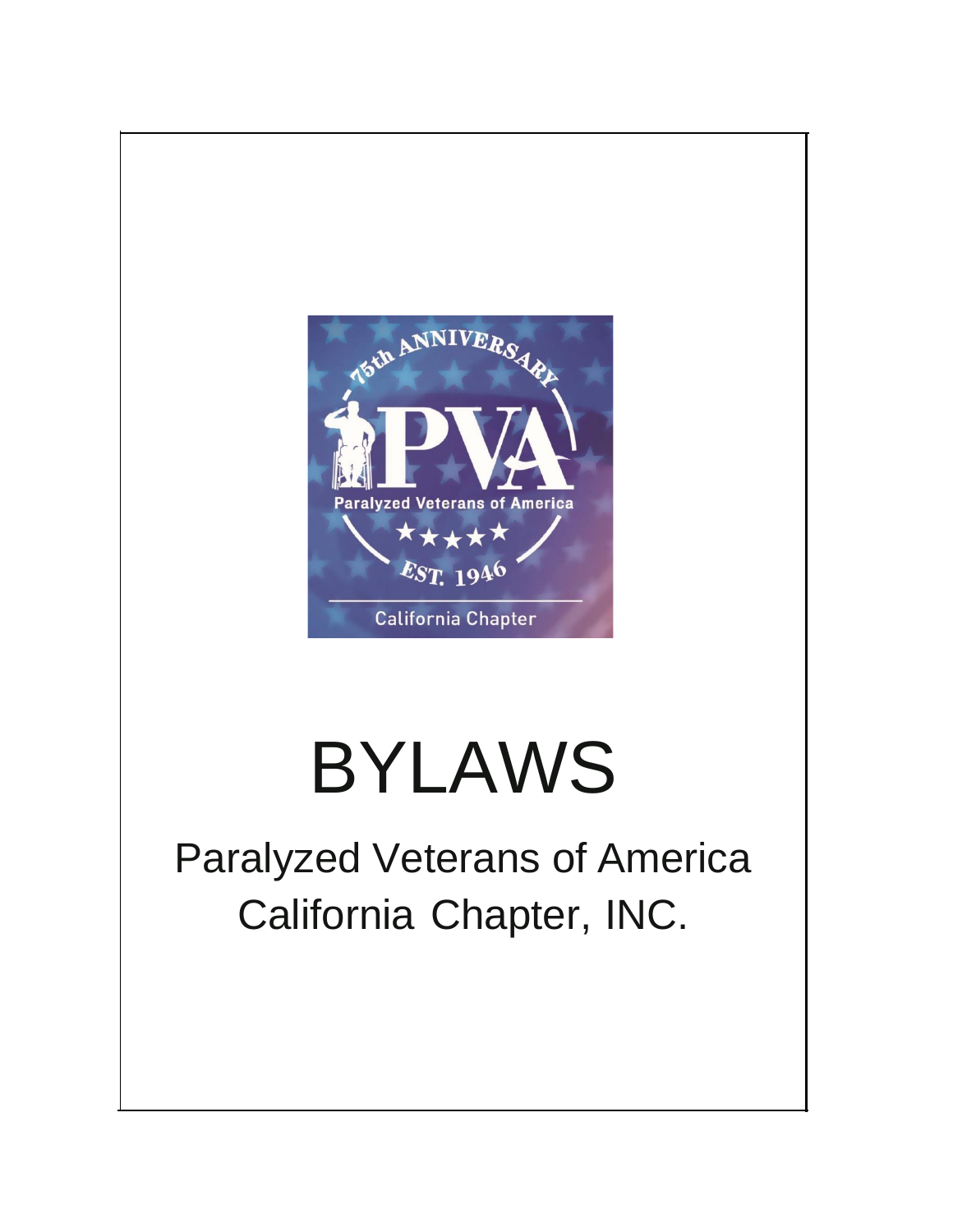#### BYLAWS

#### PARALYZED VETERANS OF AMERICA CALIFORNIA CHAPTER, INC.

#### ARTICLE 1 - NAME AND AFFILIATION

Section 1: Name. The name by which this corporation shall be known is Paralyzed Veterans of America California Chapter, Inc., hereinafter referred to as "Corporation" or "Chapter").

Section 2: Location. The principal location of the Corporation shall be at 5901 E. 7<sup>th</sup> Street, Bldg. 150, R-204, Long Beach CA, 90822 . The Corporation may have such other offices, either within or outside the State of California, as the Board of Directors may designate or as the business of the Corporation may require from time to time.

Section 3: Affiliation and Duties of Corporation. The Corporation recognizes the National Organization, known as the Paralyzed Veterans of America (PVA), chartered by the U.S. Congress, and affirms its allegiance, as a subsidiary of the National Organization, to its Charter, Bylaws and all rules, mandates, directives, decisions and regulations promulgated thereto. The Corporation shall adhere at all times to this Charter and shall perform the duties and obligations set forth in the Paralyzed Veterans of America Bylaws, Administrative Guide and Chapter Administrative Manual or other such duties and obligations as the PVA Executive Committee or Board of Directors may, from time to time, require. Should PVA determine, in its sole discretion, that the Corporation is not adhering to this Charter, PVA may rescind its recognition of the Corporation as a PVA-affiliated organization.

Section 4: Name and Trademark License. The name "Paralyzed Veterans of America" and the logos, trademarks and other intellectual property owned by PVA may not be altered in any way and may only be used by the Corporation in conjunction with authorized activities of the Corporation. The Paralyzed Veterans of America may terminate the Corporation's limited license to use PVA's name, logos and trademarks at any time with notice to the Corporation.

#### ARTICLE II - PURPOSES

Among the purposes of the Corporation shall be the following:

(a) The purposes of the Corporation shall at all times be consonant with those of PVA.

(b) To aid and assist in every way veterans of the Armed Forces of the United States who have suffered injuries or diseases of the spinal cord.

(c) To publicize the needs ofsuch veterans through every means and channel available in order to effectuate the fulfillment of such needs as far as possible.

(d) To promote the full participation of veterans with spinal cord injury or disease in society by carrying out educational programs and by acquainting the public with their needs and problems and by aiding and assisting such constituent associations which may be organized for the same purposes.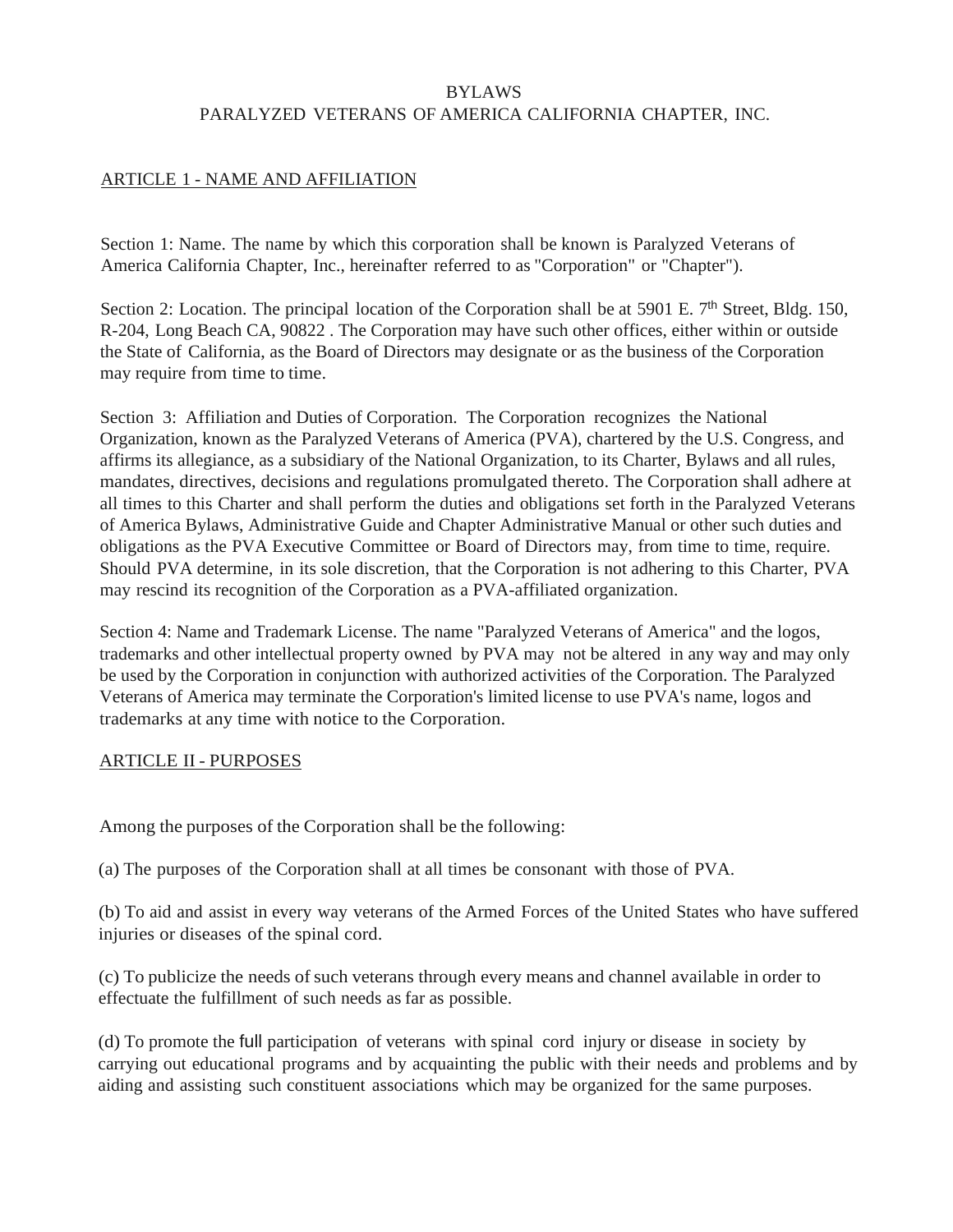(e) To advocate and foster thorough and continuing medical research in the fields connected with injuries and diseases of the spinal cord, including research in neurosurgery, genitourinary, orthopedics, and prosthetic appliances.

(f) To advocate and foster a comprehensive and effective rehabilitation program for its members, as well as non-members, to include a thorough physical rehabilitation; physiotherapy; active sports programs; academic, vocational and educational counseling; psychological counseling and indicated occupational therapy.

(g) To cooperate with other corporations and groups engaged in similar activities with a view toward carrying out the purposes described herein above in the most effective manner.

#### ARTICLE III - MEMBERSHIP

This section outlines the qualifications for membership in the organization. It also addresses the classes of membership, admission or suspension or expulsion of members, and dues associated with membership. This section is mandatory for each corporation.

Section 1: Class of Membership. There shall be the following forms of membership:

A. Voting Members: Any American citizen shall be eligible for membership in the corporation who was regularly enlisted, inducted, or commissioned, and who was accepted for, or was on, active duty in the Army, Navy, Marine Corps, Air Force, or Coast Guard of the United States or its allies. Service with the Armed Forces must have been terminated by discharge or separation from service under conditions other than dishonorable. Membership shall be limited to such persons as have suffered spinal cord injuries or diseases whether service-connected or nonservice-connected in origin.

Persons otherwise eligible for membership who are on active duty or who must continue to serve after the cessation of hostilities are also eligible for membership.

B. Associate Member. Any individual may become an associate member with the consent of the Board.

Section 2: Qualifications for Membership. The members of the corporation shall be subject to such qualifications and shall be governed by such rules and regulations and shall have such rights and privileges as may be fixed and prescribed by Articles of Incorporation, Bylaws, and Standing Rules of the Corporation.

Section 3: Admission of New Members. Voting membership shall be granted to veterans who otherwise meet the qualifications set forth in the PVA Administrative Guide and upon submission of written application on a form supplied by the corporation and accompanied by the required documentation. All new/transfer members are subject to approval by the Board.

Section 4: Suspension and Expulsion of Members. The Board of Directors shall, by a minimum of two-thirds majority vote, have the power to suspend or expel any member of the Corporation for a justifiable and proven reason. The member shall be provided written notice of the Board of Directors' intent to suspend or expel him/her that includes the grounds and proof upon which the proposed suspension or expulsion is based, by certified mail, return receipt requested, and shall be afforded the opportunity to submit a written response or to appear before the Board of Directors to challenge the suspension or expulsion. The Board of Directors shall have the power to temporarily suspend membership pending its final decision. The Board of Directors may also decide to suspend membership as opposed to a revocation. Suspensions shall not be imposed for periods longer than five years, and suspended members will be notified of the conditions of the suspension as well as the possibility of the suspension being revoked and the individual's chapter membership being terminated. The member has the same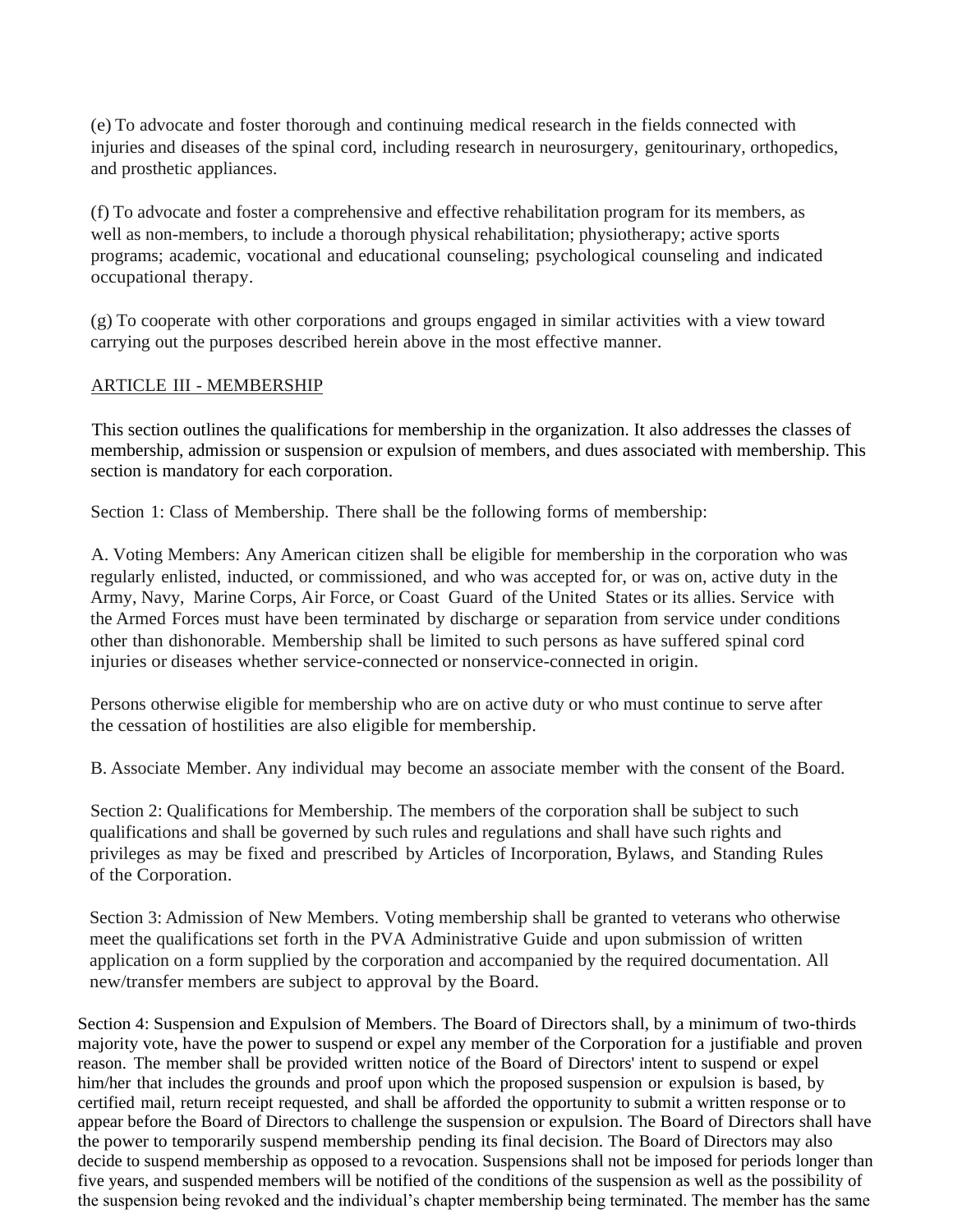rights of receiving notice of the proposed suspension revocation and a right to a hearing on the proposed revocation of suspension, as in the case of a proposed termination as described in this section.

Section 5: Dues.

(A) Voting Members: There shall be no dues.

(B) Associate Members and Lifetime Members: Annual associate membership dues and life membership dues shall be set by a resolution of the Board of Directors and duly approved by a majority vote of the members of the Corporation, such approval to be expressed at a meeting of the members of the Corporation.

# ARTICLE IV – OFFICERS

This section enumerates the different officers the corporation must have and their respective roles and responsibilities. Election, removal, resignation, and vacancies, as well as duties of the officers are addressed as well.

Section 1: Number and Duties. The Officers of the Corporation shall consist of the President, Vice President, Secretary, and Treasurer. Duties shall be as follows:

The President shall be the principal executive officer of the Corporation and shall, in general, supervise and control all the business affairs of the corporation. He/she shall preside at all meetings of the membership and Board of Directors, and shall represent the Corporation in all instances wherein the Corporation has an interest. He/she shall annually prepare a full and true statement of the affairs of the Corporation which shall be submitted at the end of the fiscal year to the Board and General Membership. In general, he/she shall perform such other duties from time to time, as assigned to him/her by the Board of Directors and/or the General membership. The President may delegate to other officers of the Corporation such duties as he/she sees fit without divesting himself of ultimate responsibility and authority. He/she may from time to time appoint such committees as he/she shall consider necessary to assist him/her in the Business of the Corporation.

The Vice President, in absence, resignation, or removal of the President, shall perform the duties of the President, and when so acting, shall have all the powers of and be subject to all the restrictions upon the President. The Vice President shall perform such other duties from time to time as assigned to him/her by the President or the Board of Directors.

The Secretary shall be charged with the keeping of complete and proper records of all business of the Corporation with the exception of the financial records.

The Treasurer shall be charged with the responsibility for the funds of the Corporation. It shall be his/her duty to act as financial officer of the Corporation, to oversee the deposit of all monies received in a bank or trust company designated by the Board of Directors, and to oversee the disbursement of funds subject to the regulations set forth by the Board of Directors and the membership. The Treasurer shall be charged with the submission of an annual financial report to the Board of Directors and to the Membership, and more often if directed by the Membership or Board of Directors. It shall be his/her responsibility to personally assure the accuracy of each financial report prior to delivery of said report. The Treasurer may delegate the power of signing checks from the operating fund to the Executive officers and other authorized persons for counter signatures, with approval of the Board of Directors.

An immediate Past-President of the Corporation who has served his/her last full term of office shall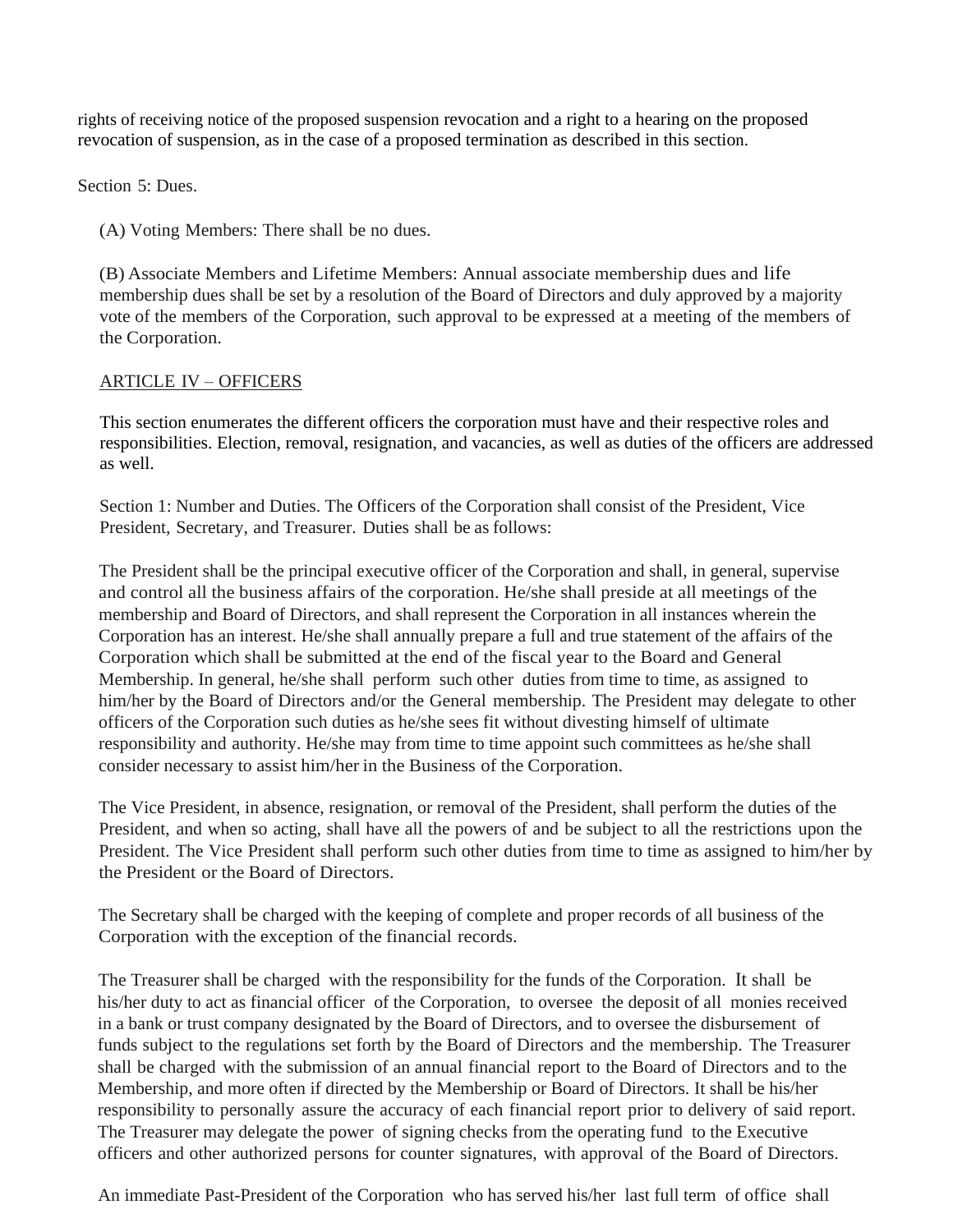serve as a member of the Board of Directors with full voting rights for a term of two (2) year(s). In the event that the immediate Past-President is either unable or unwilling to serve as a member of the Board of Directors, he/she may decline the position. No other individual, including previous Presidents of the Corporation, will be invited to serve in his or her place.

It shall be the general policy of the Corporation that no member of the Board of Directors may be elected to more than one officer position at a time. In situations where an officer position will remain vacant unless filled by a sitting officer who is willing and able to serve, the President may appoint an officer to temporarily fill a second office until another member volunteers or an interim election is held.

Section 2: Terms and Election. Officers of the Chapter shall serve in office for a period of two  $(2)$ years or until their successors take office. The officers shall be members of the Board and shall be elected at the same time as the Board. Alternatively, the General Rules set forth in Robert Rules of Order, Newly Revised, may be utilized for election of officers and directors of the Corporation. Prior notice of no less than thirty (30) days or more than 60 days shall be given members preceding a General Mail Ballot. This notice may be published in the official newsletter of the Corporation.

All corporations must have policies and procedures pertaining to the election of their boards and officers. In all cases, corporation election policies and procedures must comply with state laws and consider the General Rules set forth in the current edition of Robert's Rules of Order Newly Revised. These policies and procedures must be submitted for review to the designated PVA National Officer, in consultation with the PVA General Counsel, and approved by the PVA National Executive Committee. Any changes to the Chapter's policies and procedures pertaining to its election policies and procedures must be submitted for review to the designated PVA National Officer, in consultation with the PVA General Counsel, and approved by the PVA National Executive Committee.

Section 3: Resignation. Any officer of the Corporation may resign by submitting a written resignation to the Secretary, which resignation shall become effective upon the date fixed therein without further action. The Secretary may resign in the aforesaid manner by submitting his/her written resignation to the President.

Section 4: Removal. Any officer of the organization may be removed for failure to perform the duties of his/her office as prescribed by the bylaws and laws of the state in which the Corporation is incorporated. The officer must be given written notice of the proposed removal, along with the grounds and proof upon which the proposed removal is based, by certified mail, return receipt requested. Notice of the proposed removal must be submitted in writing to the membership a minimum often (10) days prior to any regular or special meeting. Removal shall be effective at such time as it is approved by both the membership at its regular meeting and by a minimum of two-thirds (2/3) vote of the Board of Directors at a regular or special meeting of the Board.

Section 5: Vacancies. Any vacancies among officers, excluding the office of the President, shall be filled by appointment by the President, subject to the approval of the Board of Directors. In the event of vacancy in the office of President, the Vice President shall assume this office. Any person appointed to fill a vacancy as an officer of the Chapter shall hold office until the next regular election or until his/her successor is duly elected and qualified, whichever shall occur first.

#### Section 6: Stipend.

No officer other than the President shall be entitled to receive a stipend for the performance of his/her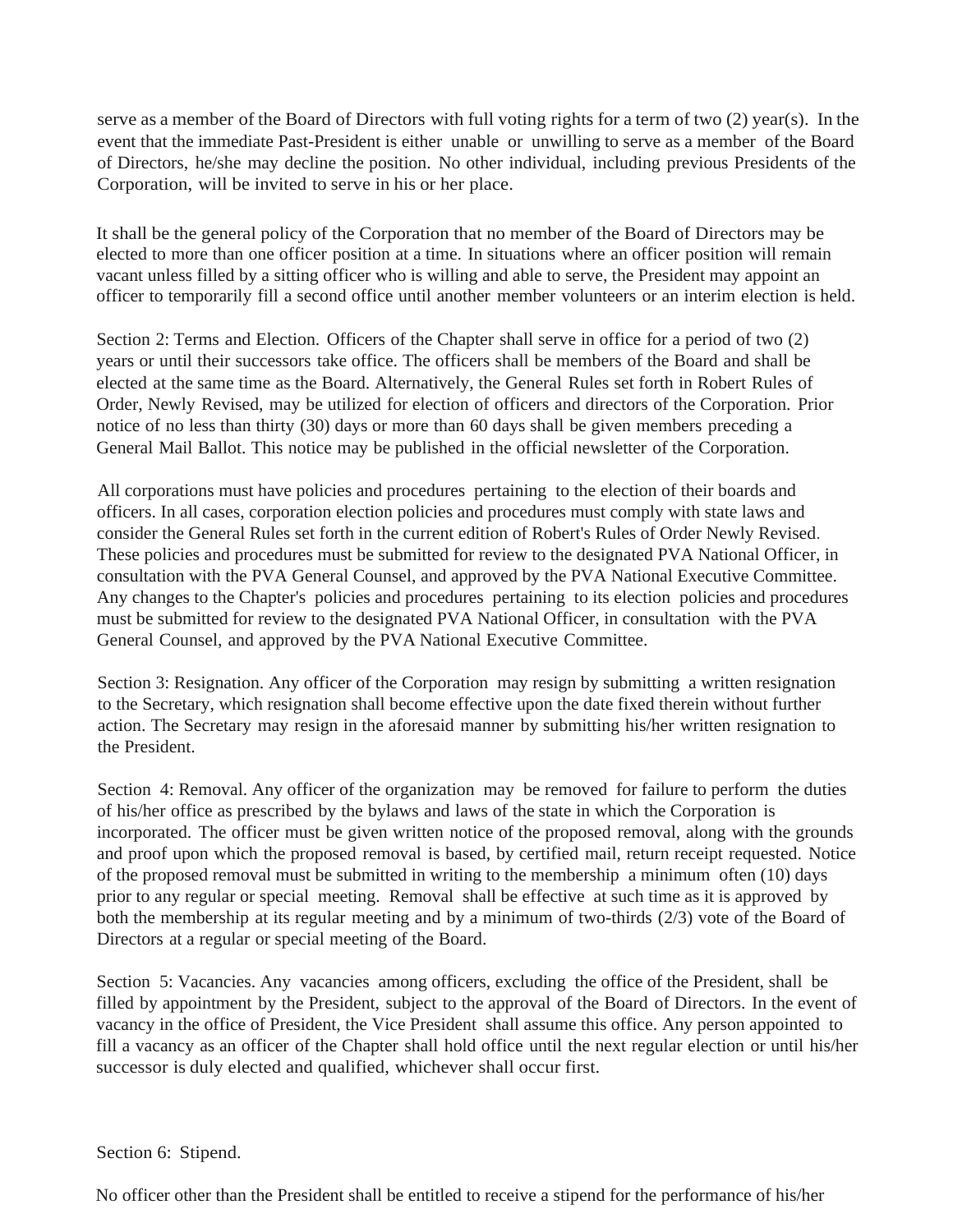duties in such capacity. The compensation for the President shall be fixed by the Board of Directors. Authorized expenses shall be reimbursed.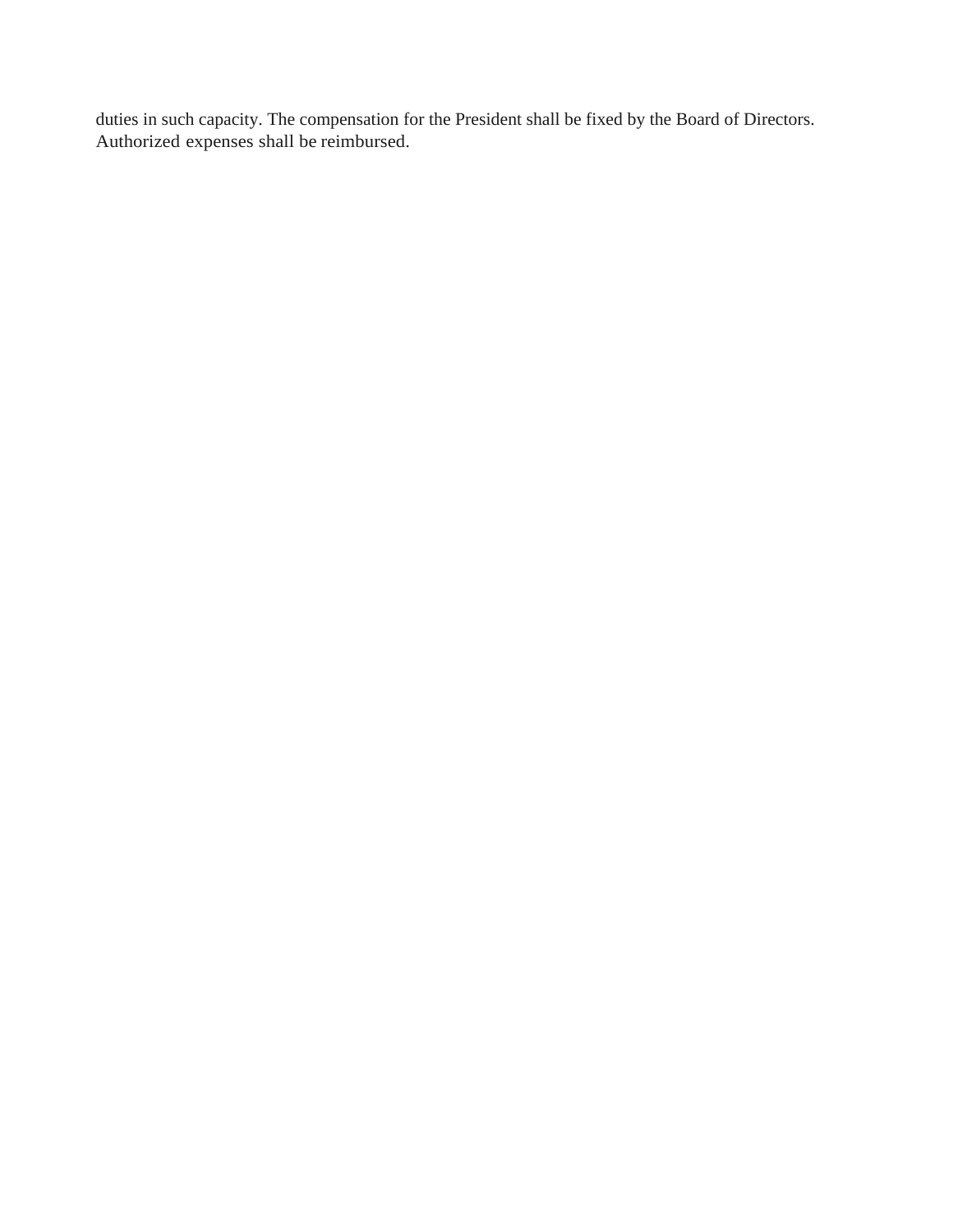# ARTICLE V - DIRECTOR TO PVA

This section explains the election, term of office, removal, vacancies, and powers and duties of the Director to PVA. This section is mandatory for all corporations.

Section 1: Election. The Board of Directors shall elect one person as a Director to the Paralyzed Veterans of America. This person must be a member in good standing of the Corporation and must be certified eligible for membership in PVA.

Section 2: Term of Office. The elected Director to PVA shall serve for a period of three (3) years.

Section 3: Powers and Duties. The elected Director is required to prepare for and participate in all regular and special meetings of the National Board of Directors. If accepted for appointment to standing or special committees, the elected Director is expected to participate in all such committee meetings. The elected Director is responsible for casting the Corporation's vote in matters requiring a vote by the Board of Directors of the Paralyzed Veterans of America.

Section 4: National Organization. The constituency of a National Director to the Paralyzed Veterans of America goes beyond his or her corporation and includes the entire membership of PVA. A National Director shall serve the Paralyzed Veterans of America as a whole, rather than special interest groups or only his or her corporation. A National Director should always maintain independence and objectivity and do what fairness, ethics, and personal integrity dictate.

Section 5: Removal. The elected Director to PVA may be removed at any time, with cause, by a vote of two-thirds (2/3) of the Board of Directors present at a meeting of the Chapter's Board of Directors where a quorum is present.

Section 6: Vacancies. A vacancy in the position of Director to PVA shall be filled by a vote of the Board of Directors of the Corporation. The Director so voted shall serve the remainder of the term as vacated.

#### ARTICLE VI - MEETINGS

This article discusses the different meetings the membership will hold during the year. Proxies, quorum requirements, and the order of business are all discussed.

Section 1: Annual Membership Meeting. The Annual Meeting of the membership shall be held during the month of May of each year, at a time and place to be designated by the Board of Directors. Notice of such time and place shall be sent to all voting members of the Corporation at least thirty (30) days prior thereto.

Section 2: Regular Meetings. At least one (1) regular meeting of the membership shall be held at a time and place to be designated by the Board of Directors.

Section 3: Special Meetings. Special meetings of the membership may be called by the Board of Directors of the Corporation from time to time upon written notice sent to all voting members at least ten (10) days prior to the date of such meeting.

Section 4: Quorum. A quorum must be present at all membership meetings. At least ten (10) voting members, not to include officers or members of the Board of Directors, shall constitute a quorum at a meeting of the membership. If a quorum is not present, the presiding officer may adjourn the meeting until a later date at a time and place to be fixed by him/her and announced at the time of adjournment.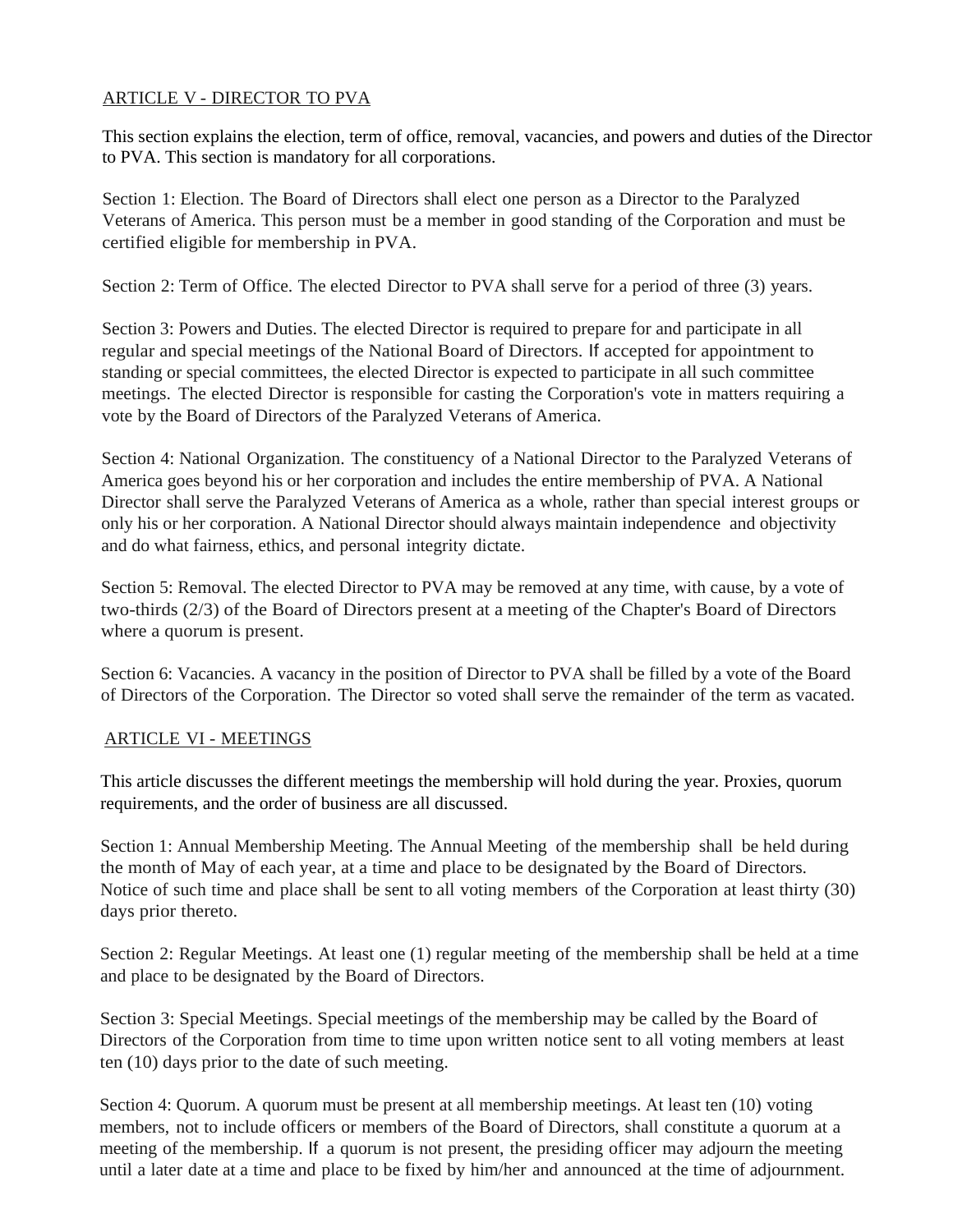Section 5: Proxies. Proxies are not permitted.

Section 6: Order of Business. All meetings of the Corporation shall have the following order of business. This prescribed order of business may be waived by the majority vote of the membership present.

- 1. Reading and adoption of minutes of previous meeting.
- 2. Entertain questions concerning items recorded in the minutes of all meetings of the Board of Directors occurring since last membership meeting.
- 3. Reports of Officers.
- 4. Reports of Standing Committees.
- 5. Reports of Special Committees.
- 6. Old Business.
- 7. Introduction of new members.
- 8. New Business.
- 9. Adjournment.

#### ARTICLE VII - BOARD OF DIRECTORS

This section discusses the number of directors, election, powers, removal, vacancies and proxies. This section is mandatory, but the number of directors and the election process may vary by corporation.

Section 1: Number. The Board of Directors shall consist of not less than six (6) nor more than eight (8) members in good standing, which include the officers mentioned in ARTICLE IV, Section 1.

Section 2: Terms and Election. Directors of the Corporation shall serve in office for a period of two (2) year(s).

The six (6) candidates receiving the highest number of votes shall be elected directors. The election process described in ARTICLE IV, Section 2 shall govern the election of Directors. The President shall have the power to appoint two (2) additional Directors to the Board, subject to a majority approval of the Board.

Section 3: Employees. Paid employees of the Corporation shall not be eligible to serve on the Board of Directors.

Section 4: Powers and Duties. The Board of Directors shall have the power and the responsibility to develop and to initiate policy and/or programs, to enter into contractual agreements and to conduct such other business as shall be deemed desirable to promote and achieve the goals of the Corporation. Said development and initiation of policy and/or programs, contractual agreements, and other business, cited heretofore, shall be effected within the framework of, and in accordance with, the Articles of Incorporation and Bylaws. It shall be their duty to develop and approve an annual budget projecting income and expenditures for the coming fiscal year, including financial assistance from the National organization (if any). The Board may make such changes in spending within operating funds budgeted for the year as it deems necessary for the proper operation of the Corporation. It shall be the Board of Directors' duty to report to the membership at all times concerning the operation of the Corporation. The Board of Directors shall not have the right to delegate its full authority and responsibility, or the authority and responsibility of any officer holding office, to any other person or groups of persons.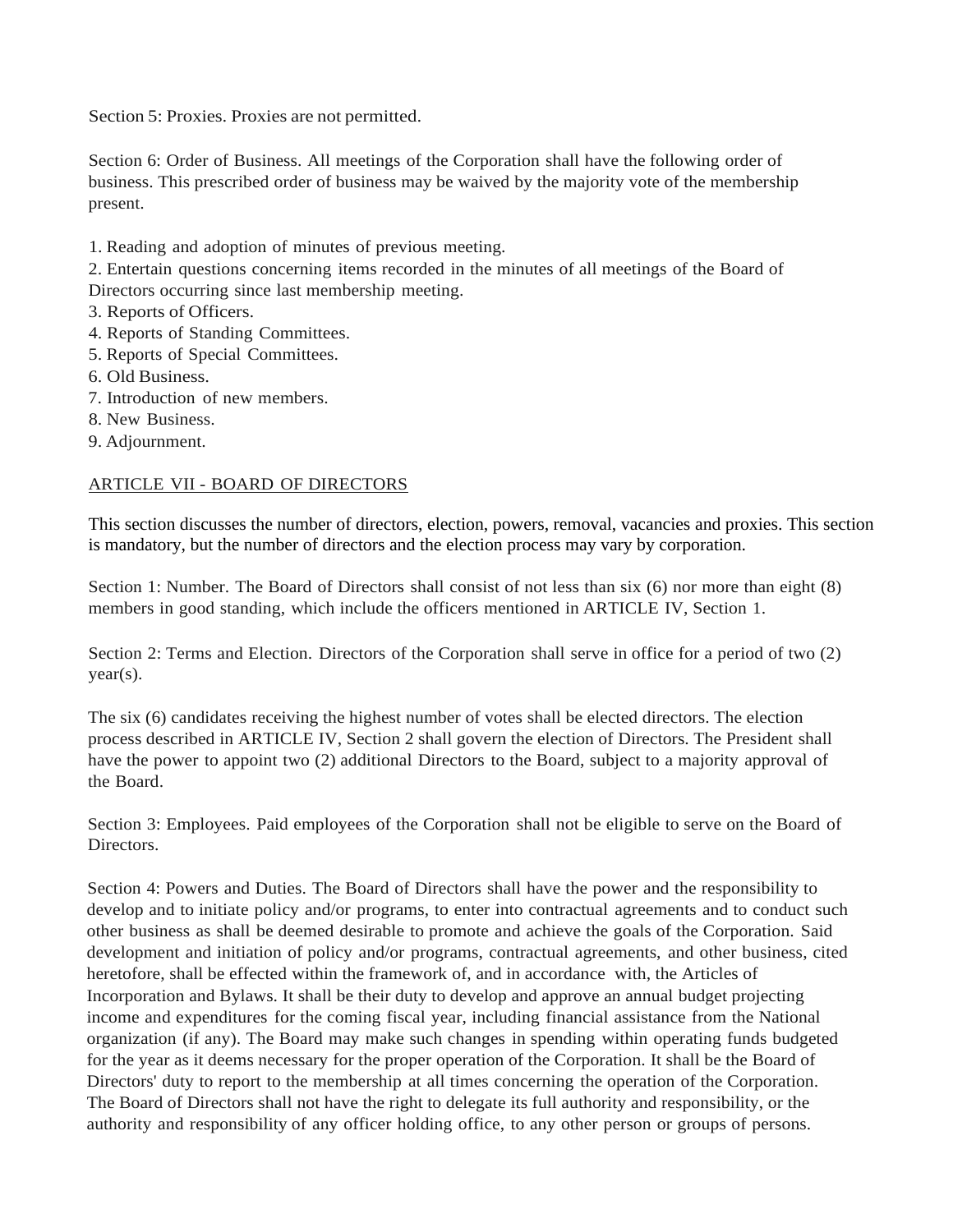Section 5: Removal. Any Director of the organization may be removed for failure to perform the duties of his/her office as prescribed by the bylaws and laws of the state in which the corporation is incorporated. The Director must be given the written notice of the proposed removal, along with the grounds and proof upon which the proposed removal is based, by certified mail, return receipt requested. The Director shall be afforded the opportunity to submit a written response or to appear before the Board of Directors to challenge the proposed removal. The Board of Directors shall have the power to temporarily suspend the Director from his or her position pending the disposition of the proposed removal.

If the Board of Directors elects to proceed with the proposed removal, notice of the proposed removal must be submitted in writing to the membership a minimum of (10) days prior to any regular meeting. Removal shall be effective at such time as it is approved by both the membership at its regular meeting and by a minimum of two thirds (2/3) vote of the Board of Directors at a regular or special meeting of the Board.

Section 6: Resignation. Any director of the Corporation may resign by submitting a written resignation to the Secretary, which resignation shall become effective upon the date fixed therein without further action.

Section 7: Vacancies. Any vacancies among directors shall be filled by appointment by the President, subject to the approval of the Board of Directors. Any person appointed to fill a vacancy as a director of this organization shall hold office until the next regular election or until his/her successor is duly elected and qualified, whichever shall occur first.

Section 8: Regular Meetings. The first meeting of the newly elected Board of Directors shall be held during the month following the election meeting of the membership at the principal office of the Corporation, or other place, which may be fixed by the President. At this meeting, the Board of Directors shall determine the day of the month and time of day when the regular meetings of the Board of Directors shall be held, which shall in no case be less than 11 meetings per year.

Section 9: Special Meetings. Special meetings of the Board of Directors may be held upon due notice given by the President or Secretary by mail, telephone, facsimile or e-mail. A special meeting may also be called at the written request of any five (5) member(s) of the Board of Directors.

Section 10: Director Participation at Meetings. Unless the Articles of Incorporation or bylaws provide otherwise, a board may permit any or all directors to participate in a regular or special meeting by, or conduct the meeting through the use of, any means of communication by which all directors participating may simultaneously hear each other during the meeting. A director participating in a meeting by this means is deemed to be present in person at the meeting.

Section 11: Quorum and Voting. A quorum of a Board of Directors consists of a majority of the directors in office, immediately before a meeting begins. If a quorum is present when. a vote is taken, the affirmative vote of a majority of directors present is the act of the Board, unless the Articles of Incorporation or bylaws require the vote of a greater number of directors.

Section 12: Proxies. Proxies are not permitted.

Section 13: Standards of Conduct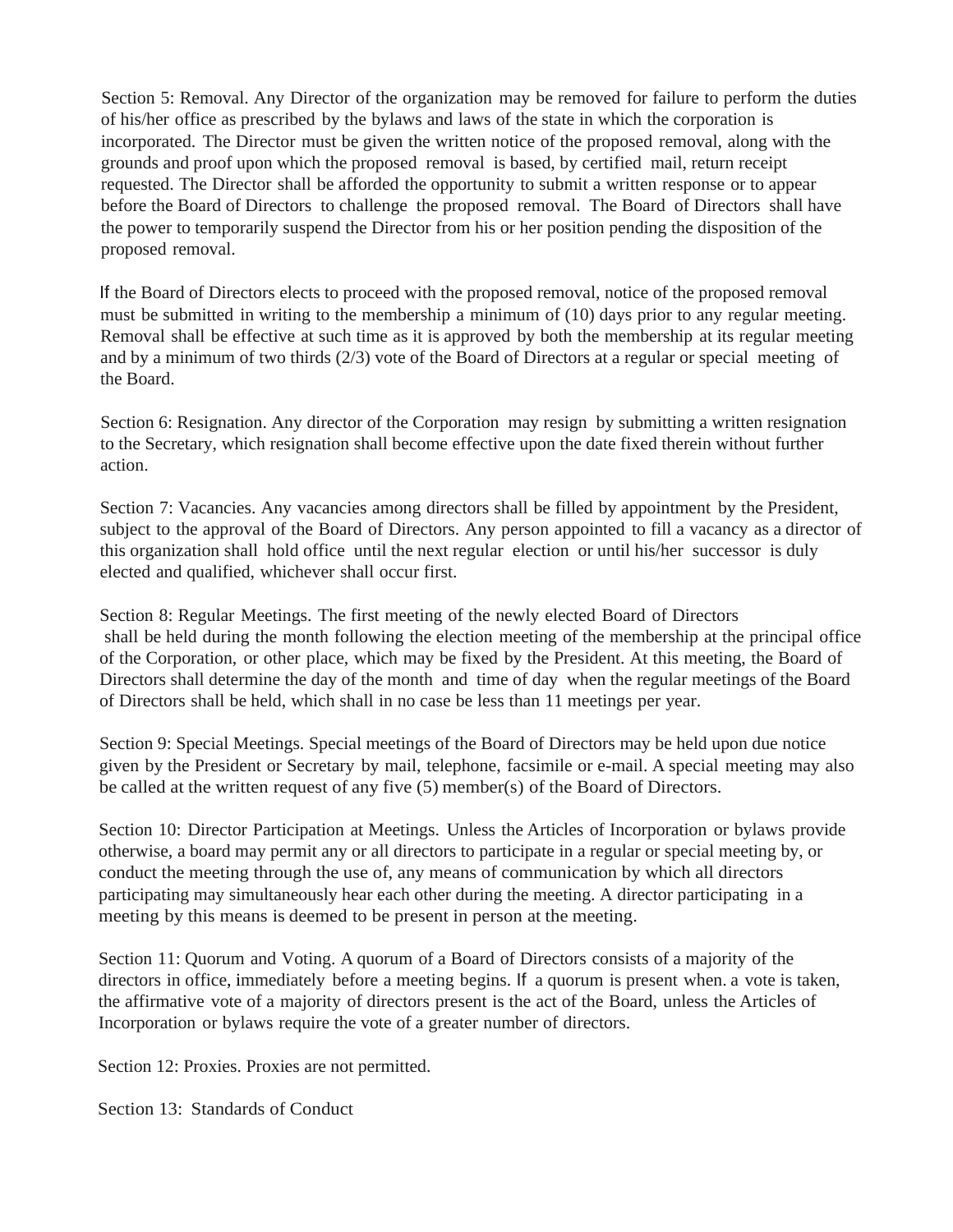A. General Standards for Directors.

(1) A director shall discharge his or her duties as a director, including his or her duties as a member of a committee:

- (a) In good faith.
- (b) With the care an ordinary prudent person in a like position would exercise under similar circumstances.
- (c) In a manner the director reasonably believes to be in the best interest of the Corporation.

(2) In discharging his or her duties, a director is entitled to rely on information, opinions, reports, or statements, including financial statements and other financial data, if prepared or presented by:

(a) One or more officers or employees of the Corporation whom the director reasonably believes to be reliable and competent in the matters presented.

(b) Legal counsel, public accountants or other persons as to matters the director reasonably believes are within the person's professional or expert competence.

(c) A committee of the Board of which the director is not a member, as to matters within its jurisdiction, if the director reasonably believes the committee merits confidence.

(3) A director is not acting in good faith if the director has knowledge concerning the matter in question that makes reliance otherwise permitted by subsection (2) unwarranted.

(4) A director is not liable to the Corporation, any member, or any other person for any action taken or not taken as a director, if the director acted in compliance with this section.

# ARTICLE VIII - EXECUTIVE DIRECTOR

This section explains the role and responsibilities of an Executive Director where the Corporation employs an Executive Director.

Section I: The Hiring. The Board of Directors may authorize the position of Executive Director upon a two-thirds (2/3) vote. The Executive Director shall be hired by the President and ratified by the Corporation's Board of Directors in accordance with Section 5 of this Article.

Section 2: Executive Director Responsibilities. The Corporation Executive Director is responsible for exercising day-to-day administrative organizational control and shall manage and promote all programs in which the Corporation has a vested interest. He/she shall also ensure that all reports due to the National Organization are timely and accurately submitted. He/she shall accept other duties as may be assigned by the Corporation's President or Board of Directors, and shall take his/her instructions from, and report directly to the President of the Corporation.

Section 3: Voting Status. The Corporation's Executive Director may not serve on the Corporation's Board of Directors, nor hold an elected office.

Section 4: National Board of Directors. The Corporation's Executive Director shall not be eligible for membership on PVA's Board of Directors.

Section 5: Authorization for Hiring. A two-thirds (2/3) vote of approval is necessary from the Corporation's Board of Directors to authorize the hiring of the Corporation Executive Director and a twothirds (2/3) vote of the Corporation's Board of Directors is required to ratify the removal of the Executive Director.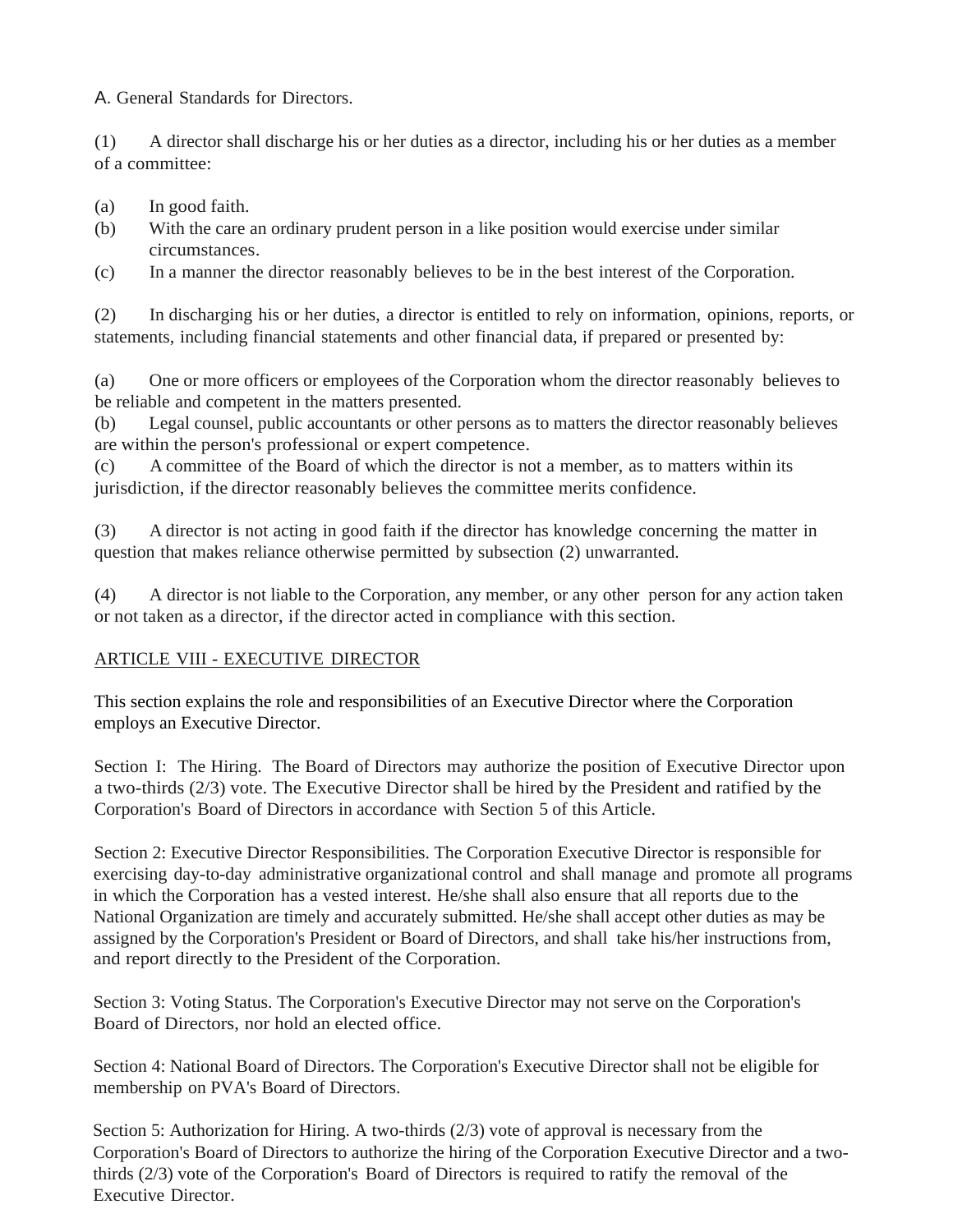Section 6: Office Hours. The Corporation's office will be a full-time business office outside of any private residence. A minimum of 37.5 hours is set for the Corporation's office weekly hours, preferably during normal business hours.

Section 7: Funds. The Corporation shall provide the necessary funds, personnel and equipment in support of the Executive Director's duties.

Section 8: Standards of Conduct for the Executive Director.

A. The Executive Director shall discharge his/her duties:

1. In good faith.

2. With the care an ordinary prudent person in a like position would exercise under similar circumstances.

3. In a manner he/she reasonably believes to be in the best interests of the Corporation.

B. In discharging his/her duties the Executive Director is entitled to rely on information, opinions, reports, or statements, including financial statements and other financial data, if prepared or presented by:

I. One or more officers or employees of the Corporation whom the Executive Director reasonably believes to be reliable and competent in the manner presented.

2. Legal counsel, public accountants, or other persons as to matters the Executive Director reasonably believes are within the person's professional or expert competence.

C. The Executive Director is not acting in good faith if he/she has knowledge concerning the matter in question that makes reliance otherwise permitted by subsection [B] unwarranted.

D. The Executive Director is not liable for any action taken, or any failure to take any action if he/she performed the duties of his/her office in compliance with this section.

#### ARTICLE IX - COMMITTEES

This section authorizes the President and Board of Directors to appoint and establish committees.

Section 1: The President shall have the authority, in accordance with Article IV, Section 1 of these bylaws, and subject to the approval of the Board of Directors, to appoint any special or standing committees to assist him/her with the business of the Corporation.

Section 2: The Board of Directors shall have the power to establish any special or standing committee(s), and to prescribe the power of such committees, so far as that consistent with the bylaws.

Section 3: At least one (1) member of each committee shall be a member of the Board of Directors.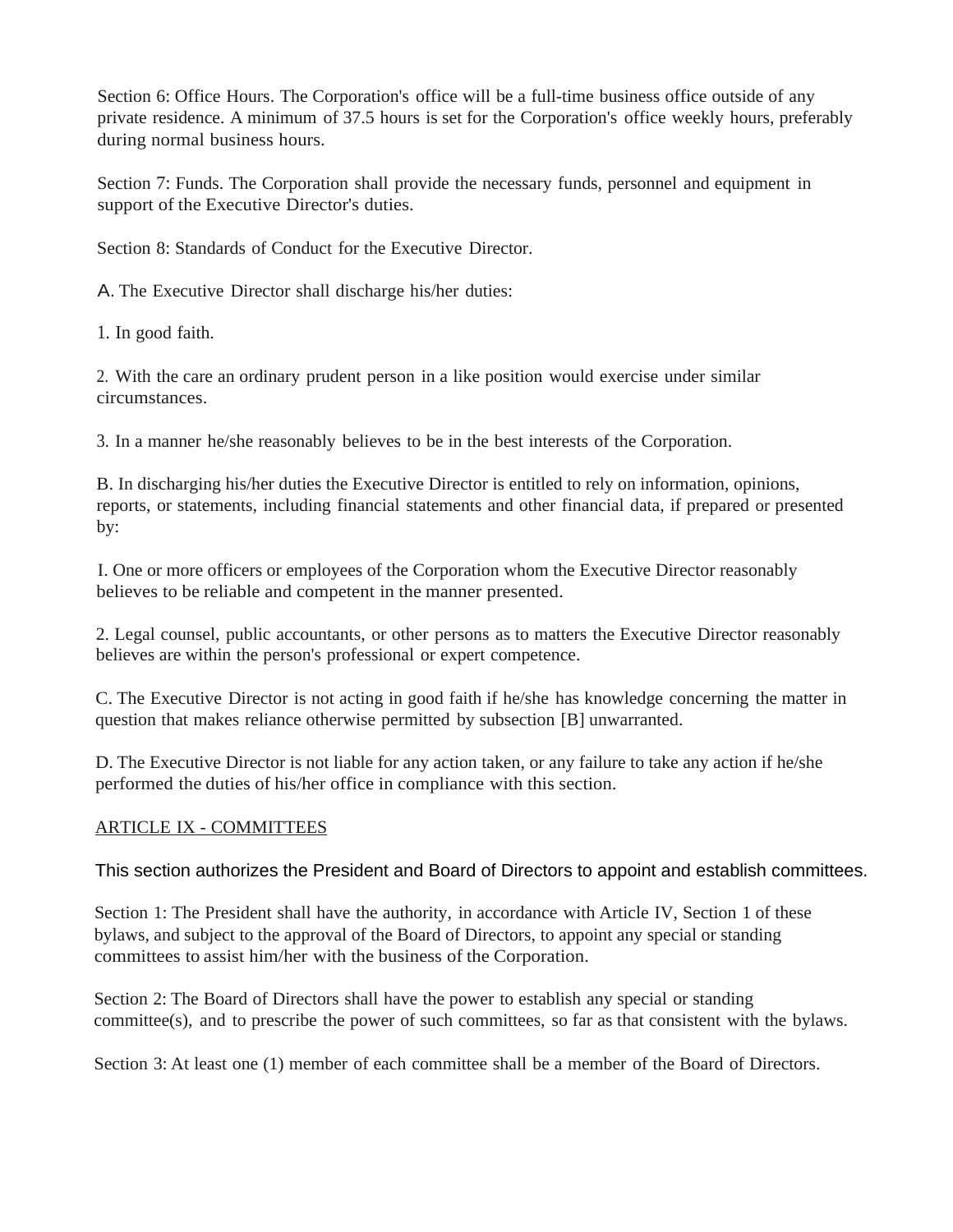# ARTICLE X - RESPONSIBILITIES TO PARALYZED VETERANS OF AMERICA

This section outlines the Corporation's responsibilities to the PVA.

Section 1: As a Corporation of PVA, we must perform the duties set forth in the bylaws of the Paralyzed Veterans of America, including the requirements outlined in the PVA Administrative Guide concerning "Chapter Operations and Programs". Additionally, a written report must be submitted to the corporation membership and to the officers and Board of Directors of Paralyzed Veterans of America at least quarterly. This report may be in the form of a newsletter.

#### ARTICLE XI - RULES OF PROCEDURE

This mandatory section states the rules of order to be followed by the Corporation.

The rules contained in the current edition of Robert's Rules of Order, Newly Revised, shall govern the actions of the Corporation in all instances to which they are applicable and in which they are not inconsistent with the Articles of Incorporation, Bylaws and Standing Rules of the Corporation.

# ARTICLE XII - INDEMNIFICATION

This section explains the concept of indemnification and when it may be applied. This section is mandatory for all chapters.

Section 1: The Corporation may indemnify any person who was or is a party or is threatened to be made a party of any threatened, pending or completed action, suit or proceeding, whether civil, criminal, administrative or investigative by reason of the fact that he/she is or was a director, officer, employee or agent of the Corporation or is or was serving at the request of the Corporation as director, officer, employee, or agent of another corporation in which this Corporation at such time owned share of stock or of which it was creditor, and their respective heirs administrators, successors and assigns, against expenses (including attorney's fees), judgments, fines, and amounts paid in settlements actually• and reasonably incurred by him/her in such action, suit or proceeding if he/she acted in good faith and in a manner or reason believed to be in the best interest of the Corporation, and with respect to any criminal action or proceeding, at no reasonable cause to believe his/her conduct was unlawful.

Section 2: To the extent that a director, officer, employee or agent of the Corporation has been successful on the merits or otherwise in defense of any action, suit or proceeding referred to in Section 1, or in defense of any claim, issue or matter therein, he/she shall be indemnified against expenses (including attorney's fees) actually and reasonably incurred by him/her in connection therewith. Such indemnification shall be made by the Board of Directors by a majority vote of a quorum consisting of directors who were not parties to such action, suit or proceeding or by the members of the Corporation.

Section 3: Such indemnification shall be in addition to any other rights to which the indemnified person may be entitled under any law, bylaw, agreement, and vote of the members of the Corporation disinterested or otherwise.

Section 4: The Corporation may purchase and maintain insurance on behalf of any person who is or was a director, officer, employee or agent of the Corporation as a director, officer, employee or agent of another corporation in which the Corporation at which time owned shares of stock which it was a . creditor, against any liability asserted against him/her and incurred by him/her in any such capacity or arising out of his/her status as such, whether or not the corporation would have the power to indemnify him/her against such liability under applicable provisions of law.